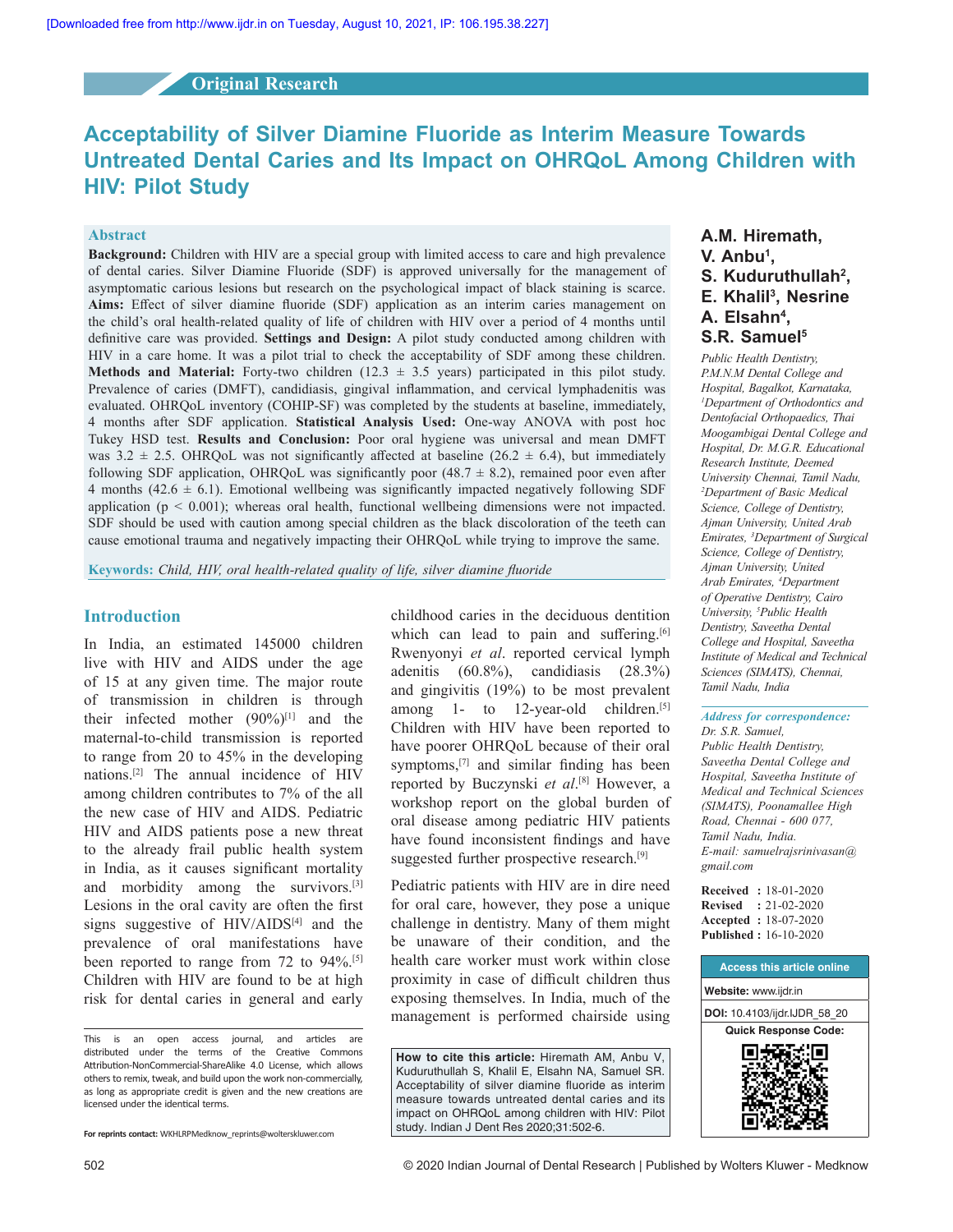parental restraint and universal precautions are often not followed by the dentist as they hinder the direct attention of the child or may aggravate their behavior because of fear. Dental residents in south India were found to have very low regard and willingness to treat transgender with high risk of HIV, but as of now no literature reports the stigma towards HIV from pediatric patients.<sup>[7,10]</sup> Fear of exposure can be considered a significant barrier towards denial of care or procrastination, and the patients are requested to wait for a certain period prior to treatment, to accumulate maximum cases so sterilization and other protocols are easy to follow and limit the extent of cross contamination in the dental operatory. Silver diamine fluoride (SDF) has proved itself to be an reliable caries arrest agent when traditional dental treatment could not be provided immediately.<sup>[11]</sup> Irrespective of its ability to arrest caries, it irreversibly stains the treated teeth which could deter its acceptability among parents and young children. Thus, with this background we conducted a study to assess the prevalence of untreated dental caries, oral lesions, and the use of SDF as an interim solution to arrest caries before final restoration. We also assessed the perception of children following SDF application and their oral health related quality of life after 4 months of SDF application.

# **Material and Methods**

This pilot study was conducted in a care home designated for children living with HIV/AIDS and other disabilities from June 2018 to October 2018. The study protocol was approved by the institutional ethics committee (119-04/2018). A total of 42 children were recruited in this study and consent to participate was obtained from their caretakers. The purpose of the study was explained to the caretakers in detail before obtaining consent and assent from the respective child.

#### **Sample**

Children between 12- and 16-years, who were willing to participate and cooperate during oral examinations were included and convenience sampling was used. Asymptomatic dental caries lesions (d2-d3) were included in the study for SDF application. Those who suffering from systemic illnesses, requiring extensive rehabilitation of multiple carious lesions with pulpal exposure, abscess, and fistulas were not included in the study. The children and caregivers were educated regarding the many advantages of SDF application and possible black staining of the tooth following application through video demonstration prior to obtaining consent. Finally, 42 children who fulfilled the inclusion, exclusion criteria, and providing ascent were enrolled in the study and were followed up for 4 months.

#### **Independent variables**

Demographic details such as age, gender was recorded. Previous dental visits history was enquired and later categorized as (never, more than twice in a year), nature of visit (preventive/symptomatic), have you ever been denied treatment by a dentist (yes/no), and use of fluoridated toothpaste was also enquired (yes/no). Oral examination for this cohort of children was performed by a trained dental professional who evaluated the prevalence of dental caries based on the d1-d4 criteria proposed by world health organization (d1 lesions are clinically detectable enamel caries with a sound surface inclusive of white and brown spot lesions, d2 are cavitated enamel caries, d3 are carious lesion involving dentin, and d4 referring to lesions involving pulp).<sup>[12]</sup> Examination was performed under natural lighting using mouth mirror, and ball ended probe and if required a head torch was used; and the intra examiner reliability to assess decay was found to be 0.91 (Kappa). Oral hygiene was assessed using oral hygiene index simplified (OHI-S) and gingivitis was elicited as bleeding on probing. Candidiasis was diagnosed by scrubbing the white patch using a sterile gauze and diagnosis was confirmed when the patch was scraped. Cervical lymphadenitis was diagnosed using physical examination and was coded as present or absent.

#### **Application of SDF**

Asymptomatic decayed teeth (d2-d3) were cleaned using sterile cotton, dried, and isolated using cotton rolls. The 38% SDF solution (Advantage Arrest, Quebec, Canada) was dispensed and applied on to the decayed tooth using an applicator tip soaked in the solution. The solution applied on the tooth was allowed to dry completely for 60 seconds following manufacturer instructions. We did not apply varnish following SDF application as we wanted to assess the acceptability of SDF as an interim measure before definitive treatment, as the metallic taste of SDF might be masked by varnish and might bias the results of the study. Every child was provided with a hand-held mirror to appreciate the effect of SDF on decayed teeth visually before and after application (approximately 10 minutes following application), following which they were requested to rate their willingness to accept SDF as interim treatment on an analogue scale ranging from 1 to 10 (one being the least to 10 being the most likely). Those children requiring emergency services were referred to our dental hospital for immediate care and were not part of the study. Further, the children were provided with a referral following the study to obtain treatment from the dental hospital at a subsidized rate as a token of our appreciation. Blanket referral was also advised to the caregivers to prevent acute dental problems because of dental caries.

#### **Oral health‑related quality of life (OHRQoL)**

The short form of child oral health impact profile  $(COHIP-SF)^{[13]}$  English version was used to assess the OHRQol of children before and after intervention using SDF. COHIP-SF is a 19– item questionnaire measuring OHRQoL across these three dimensions (oral health,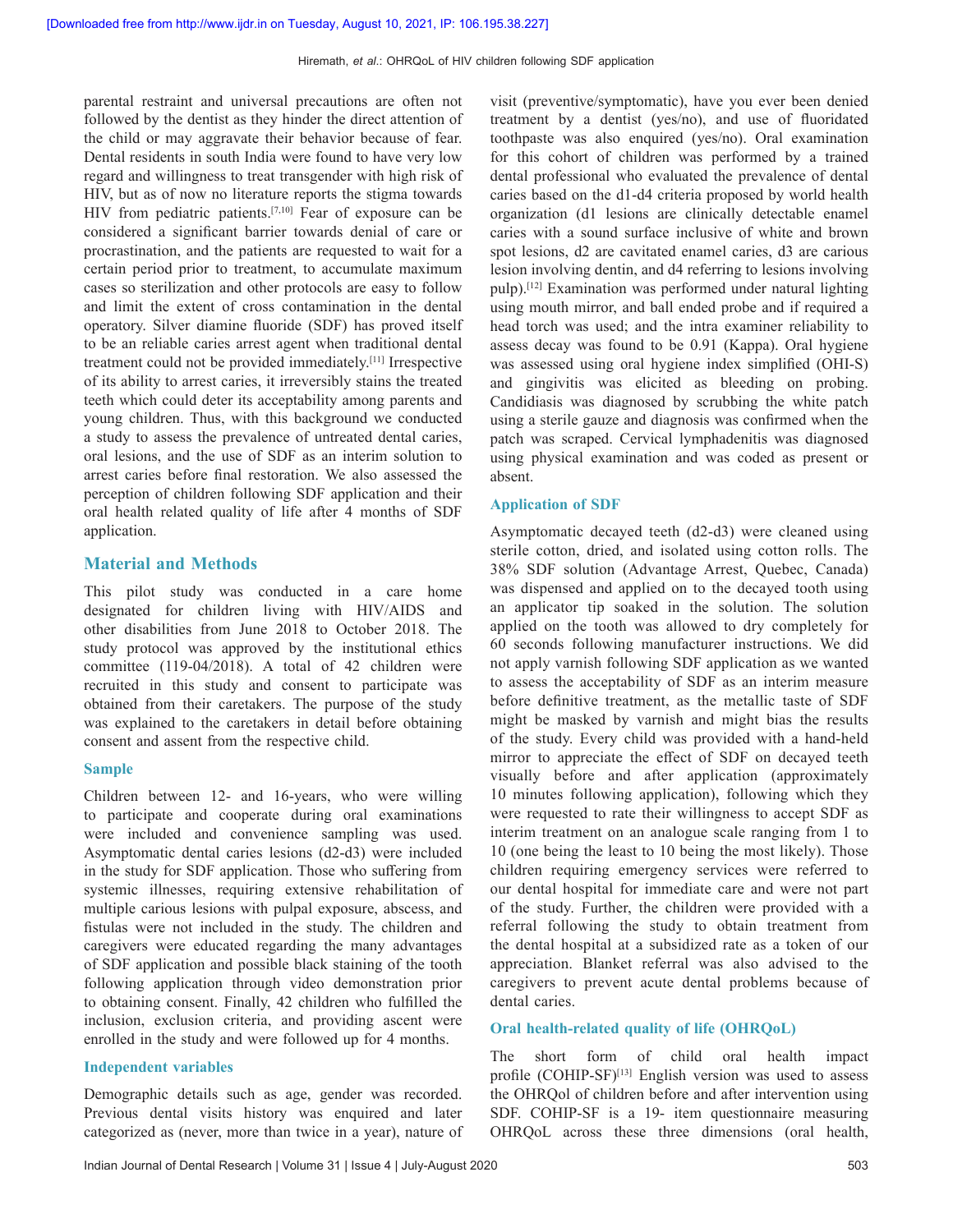functional well-being, social-emotional well-being); of 19 questions 17 are negatively worded and two are positive. The responses for the positive ranged from Never' (scoring 0); "Almost never"  $(1)$ ; "Sometimes"  $(2)$ ; "Fairly often"  $(3)$ , and "Almost all of the time"  $(4)$ . Contrary to the original version, we reversed the positive items such that higher score reflected poorer OHRQoL and the scores ranged from  $0$  to  $76$  in total. COHIP-SF forms were filled by the students at baseline, immediately after application of SDF, and 4 months post SDF application. The children also answered a global self-rated oral heath-related quality of life question "How do you rate the health of your teeth, mouth and gums presently" and the responses was provided on a 5-point Likert scale ranging from "very good," "good," "neither good nor poor," "poor," and "very poor". The students approached the dental examiner in case they had any doubt with the questionnaire and the examiner ensured objectivity while responding to their doubts.

#### **Statistical analysis**

All the variables in the study were assessed at baseline and after 4 months of intervention. The data was analyzed using SPSS V21, IL, CH. The mean change in the COHIP-SF question across each dimension and total scores was compared between baseline, immediately after application and after 4 months using one-way ANOVA. Post hoc test were performed using Tukey HSD test. The level of significance was set at 5% (two tailed).

# **Results**

All the 42 students (mean age  $12.3 \pm 3.5$  years), 31 males, 20 females completed the 4-months study without loss to follow up. All the children had their permanent central and lateral incisor, canines, lower first permanent molars and lower first premolars. Mean DMFT was  $3.2 \pm 2.5$ , and they used fluoridated toothpaste but had unlimited access to table sugar and cheap non-nutritive foods. All the children brushed only once using toothbrush and visit to the dentist was only when symptomatic. Out of the 42 only 12 children had ever visited a dentist and five of them were provided with an alternative appointment but were never recalled. The prevalence of DMFT and other oral manifestations are reported in Table 1.

Table 2 presents the mean difference in COHIP-SF scores across the three dimensions compared before and after SDF application. Overall COHIP score was significantly different at baseline, immediately, 4 months following application. The greatest mean COHIP-SF scores were found immediately after application  $(48.7 \pm 8.2)$ , followed by after 4 months  $(42.6 \pm 6.1)$  and baseline  $(26.2 \pm 6.4)$ , and they were statistically significant ( $P \le 0.05$ ). Oral health and functional wellbeing dimensions were not significantly different at any of the follow ups, but emotional well-being scores were significantly poorer immediately following SDF application compared to 4 months and baseline  $(P < 0.05)$ .

| Table 1: The prevalence of oral lesions among children<br>affected with HIV |                |          |  |  |  |
|-----------------------------------------------------------------------------|----------------|----------|--|--|--|
| <b>Oral Lesions</b>                                                         |                |          |  |  |  |
| Dental Caries (T)                                                           | d              | 3.6(1.7) |  |  |  |
| Mean $(SD)$                                                                 | d1             | 0.3(0.4) |  |  |  |
|                                                                             | d2             | 1.9(1.1) |  |  |  |
|                                                                             | d <sub>3</sub> | 1.5(0.9) |  |  |  |
|                                                                             | m              | 0        |  |  |  |
|                                                                             | f              | 0.2(0.3) |  |  |  |
| Candidiasis                                                                 | N(%            | 10(19.6) |  |  |  |
| Cervical Lymphadenopathy                                                    | N(%            | 32(62.7) |  |  |  |
| Gingivitis                                                                  | N(%            | 11(21.5) |  |  |  |
| OHI-S Mean (SD)                                                             |                | 3.2(0.6) |  |  |  |

Majority  $(68.7%)$  of the children reported good self-rated oral health, 21.5% reported neither and 0.8% reported poor oral health. 85.7% of the children did not want to experience SDF again; but were rather willing to wait until definitive treatment as they were uncomfortable with the metallic taste of SDF and the blackish discoloration of teeth. None of them believed that SDF actually arrested caries and thought that it was worse than before.

# **Discussion**

SDF was very effective in arresting the progression of dental caries among children with HIV, however, the black staining and metallic taste affected the emotional dimension of their OHRQoL. The prevalence of unmet oral disease burden among children living with HIV severely impacts their oral health related quality of life and daily activities.<sup>[14,15]</sup> The stigma of HIV infection among health care workers is very much prevalent in India, and it is still extant because of the lack of adequate training and exposure in special care dentistry. Fear of exposure is also cited as a strong reason among dental students to defer treatment to those at high risk for HIV.<sup>[10]</sup> Routine dental care in regular set up is often avoided to prevent cross contamination, hence we pool up patients and provide dental care in a single bay to limit the paperwork, universal disinfection, and sterilization protocols to be followed after provision of treatment. These children must wait long periods for definitive treatment of dental caries exacerbating the already exiting oral maladies. Hence, we wanted to assess the use of SDF as an interim measure to delay the progress of carious lesion form the time of diagnosis until definitive care is provided. Compared to prevalence of oral lesions among HIV positive children reported by researchers, our study sample were generally healthy, under HAART medication with active lifestyle for their age.

To the best of our knowledge, we could not find any previous literature reporting the acceptance of SDF as interim treatment for caries among HIV positive children or any special population with reduced access to oral health care. We assessed the OHRQoL before and after SDF application and the children were informed in prior that it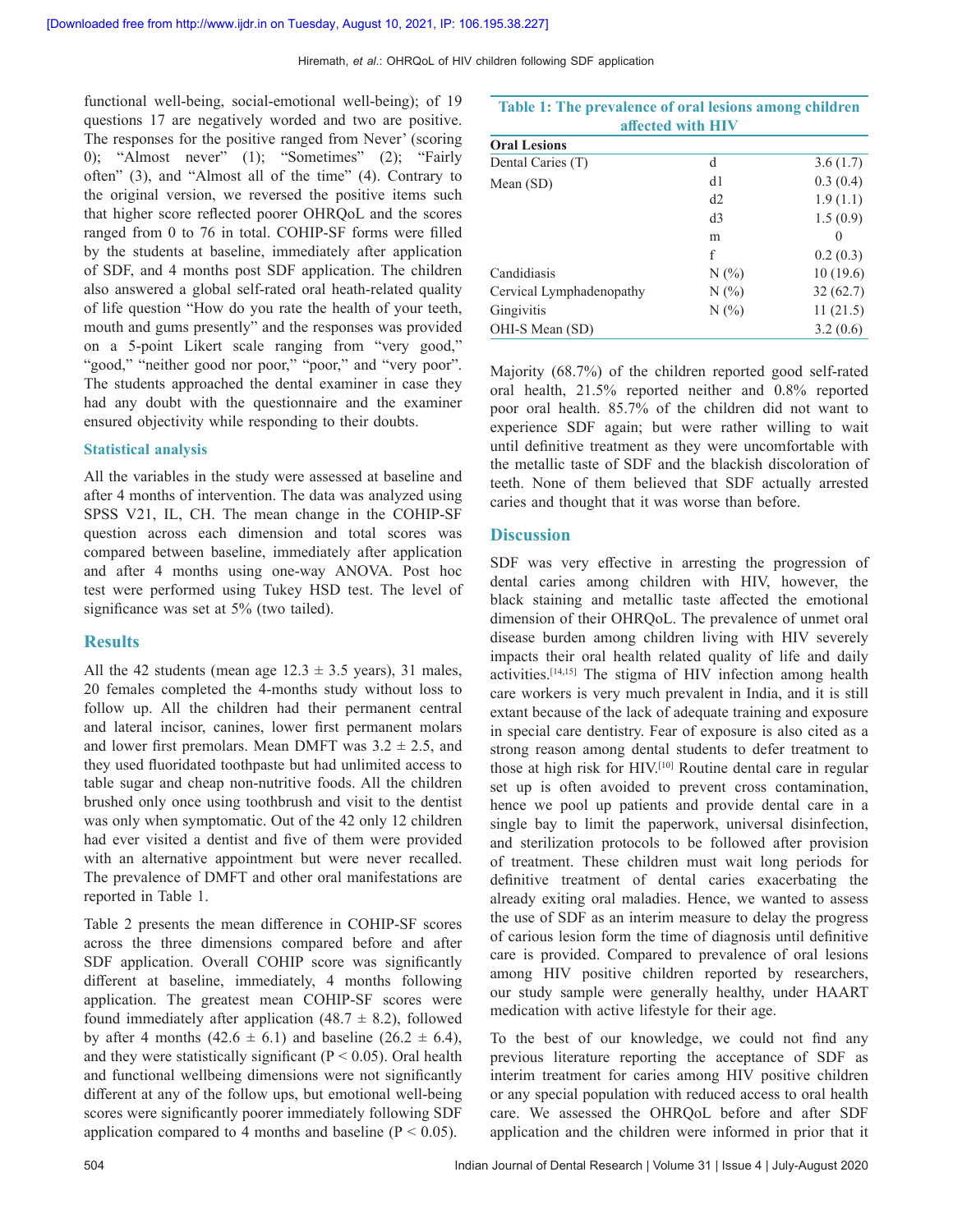| Hiremath, et al.: OHRQoL of HIV children following SDF application |  |  |  |
|--------------------------------------------------------------------|--|--|--|
|--------------------------------------------------------------------|--|--|--|

| Table 2a: The mean difference in the OHRQoL scores at baseline, immediately and 4 months after SDF application |                |                 |                              |                    |            |
|----------------------------------------------------------------------------------------------------------------|----------------|-----------------|------------------------------|--------------------|------------|
| <b>QHRQ0L</b>                                                                                                  | Possible range | <b>Baseline</b> | <b>Immediately after SDF</b> | 4 months after SDF |            |
| <b>Total COHIP-SF</b>                                                                                          | $0 - 76$       | 26.2(6.1)       | 48.7(8.2)                    | 42.6(6.4)          | $< 0.001*$ |
| Oral Health                                                                                                    | $0 - 20$       | 8.3(2.6)        | 7.6(2.1)                     | 7.9(1.9)           | NS.        |
| Functional well-being                                                                                          | $0 - 16$       | 7.4(2.3)        | 7.6(1.8)                     | 8.1(1.4)           | <b>NS</b>  |
| Emotional well-being                                                                                           | $0-40$         | 10.9(3.6)       | 28.7(4.6)                    | 23.2(2.7)          | $< 0.001*$ |
| *Oneway ANOVA                                                                                                  |                |                 |                              |                    |            |

\*Oneway ANOVA

| <b>Table 2b: Post Hoc analysis following oneway ANOVA</b> |  |  |  |
|-----------------------------------------------------------|--|--|--|
| using Tukey HSD                                           |  |  |  |

| <b>Timeline</b>       |                | <b>Mean Diff.</b> | P                      |
|-----------------------|----------------|-------------------|------------------------|
| <b>Total COHIP-SF</b> |                |                   |                        |
| <b>Baseline</b>       | Immediately    | 22.5              | $\leq 0.001^{#}$       |
|                       | After 4 months | 16.4              | $< 0.001$ <sup>#</sup> |
| Emotional well-being  |                |                   |                        |
| <b>Baseline</b>       | Immediately    | 17.8              | $\leq 0.001^{#}$       |
|                       | After 4 months | 12.3              | $\leq 0.001^{#}$       |

#post hoc Tukey test

will stain teeth black and cause metallic taste during assent. Following SDF application, more than majority  $(85%)$  never wanted to experience SDF again, further, they requested to see their treated teeth using a hand-held mirror and graded the likelihood of acceptance of SDF as interim treatment on a scale of 1–10. The mean score was found to be  $3.2 \pm 1.4$ signifying poor acceptance of SDF. All of them failed to believe that the tooth is treated and felt that the condition is actually worse than before, because for centuries we have educated the masses that black color on the tooth means decay. No significant impact on OHRQoL was observed at baseline, even though high caries prevalence was found; but following SDF application there was significant difference in the overall score immediately following application and even 4 months after treatment. Interestingly, oral health and functional wellbeing dimensions in the COHIP-SF was not significantly different from baseline until after 4 months of SDF application. However, the emotional wellbeing scores was significantly greater than baseline and after 4 months, this single dimension affected the overall COHIP-SF scores at follow ups.

Duangthip et al.<sup>[16]</sup> conducted a 6-month prospective study to evaluate the changes in OHRQoL of preschool children receiving SDF treatment. Chinese version of the early childhood oral health impact scale was used in their study which concentrated upon the parental perception of oral health impact on their children and on their families, no difference was found between pre- and post-interventions. Jiang et al. reported the assessment of OHRQoL and parental satisfaction and reported no significant change in OHROoL score from baseline and six later between the SDF and placebo treatment over open carious dentine lesions.<sup>[17]</sup> Moreover, Cernigliaro *et al.*, conducted a study almost similar to us by assessing the caregivers' satisfaction towards SDF as interim measure prior to treatment under sedation. Parents reported high levels of satisfaction and

the black stain was not an issue for them or their children, however, the perception of the children towards black was not evaluated.<sup>[18]</sup>

None of the studies reported above considered the perception of the child towards SDF and the impact of the appearance of the tooth following its application. Hence, we used COHIP-SF which encompassed a separate domain called "socio-emotional wellbeing". Majority of the students reported "fairly often"/"almost all the time" to questions like "avoided smiling or laughing," "teased"/"bullied," "worried what people might think about my mouth," "worried"/"anxious" and "unhappy"/"sad". This finding helps us realize the flaws in using caregiver/ parents' perception about child's oral health, especially regarding appearance. Of course, we know it is impossible to ask a pre-schooler regarding his opinion. At the same time we cannot use parental/caregivers report of satisfaction, disregarding the emotional response of the children undergoing the treatment as success of the intervention like SDF.

SDF has been regarded as a suitable caries arrest agent in disadvantaged settings; however, the metallic taste and black color staining of the tooth especially in the anterior region among children old enough to provide their opinion should be shown a sample before providing treatment. Alternatively, the DF treated lesion could also be filled with temporary filling to improve compliance. Use of child's perception towards SDF treatment could be considered a merit of the study and the results of our study can be generalized to any setting using SDF towards caries prevention among children. SDF can be an effective agent to arrest caries, but its acceptance among students seems to be limited in our population. This could be explained by the fact that majority of our subjects did not have caries symptoms and hence could not appreciate the effect of SDF. We do not believe SDF to be the treatment for non-symptomatic open carious lesions. We used a convenience sample, and this could have introduced some bias into the study and can be considered as a limitation.

In conclusion, SDF should be used with caution among children who might not be comfortable with the black discoloration of the teeth, especially in the anterior teeth regions. Further, the metallic taste caused by SDF could also be a significant barrier towards future compliance. Thus, it is advisable to show samples to the children before starting the procedure through pictures or tell show do